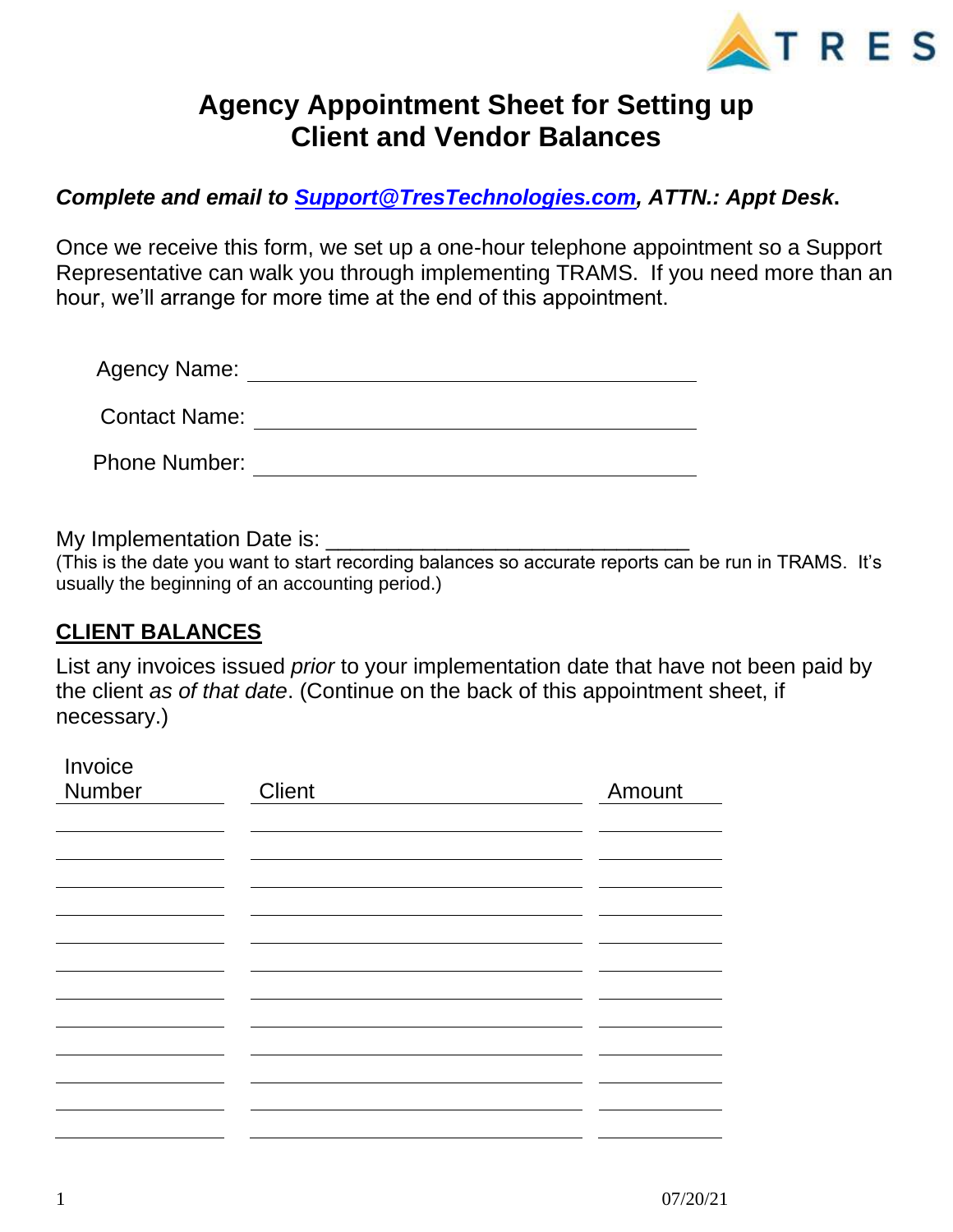List any Clients that have paid money to the agency *prior* to the implementation date that is "on account." (This means money collected but not remitted to anyone, such as gift certificates, overpayments, prepayments etc.)

## **VENDOR BALANCES**

List any invoices issued *prior* to the above installation date that have been paid by the client but have not yet been paid to the vendor. *(Do Not Include Commissions Waiting To Be Received By Agency.)*

| <b>Invoice Number</b> | Vendor | Amount |
|-----------------------|--------|--------|
|                       |        |        |
|                       |        |        |
|                       |        |        |
|                       |        |        |
|                       |        |        |
|                       |        |        |
|                       |        |        |
|                       |        |        |
|                       |        |        |
|                       |        |        |
|                       |        |        |
|                       |        |        |
|                       |        |        |
|                       |        |        |